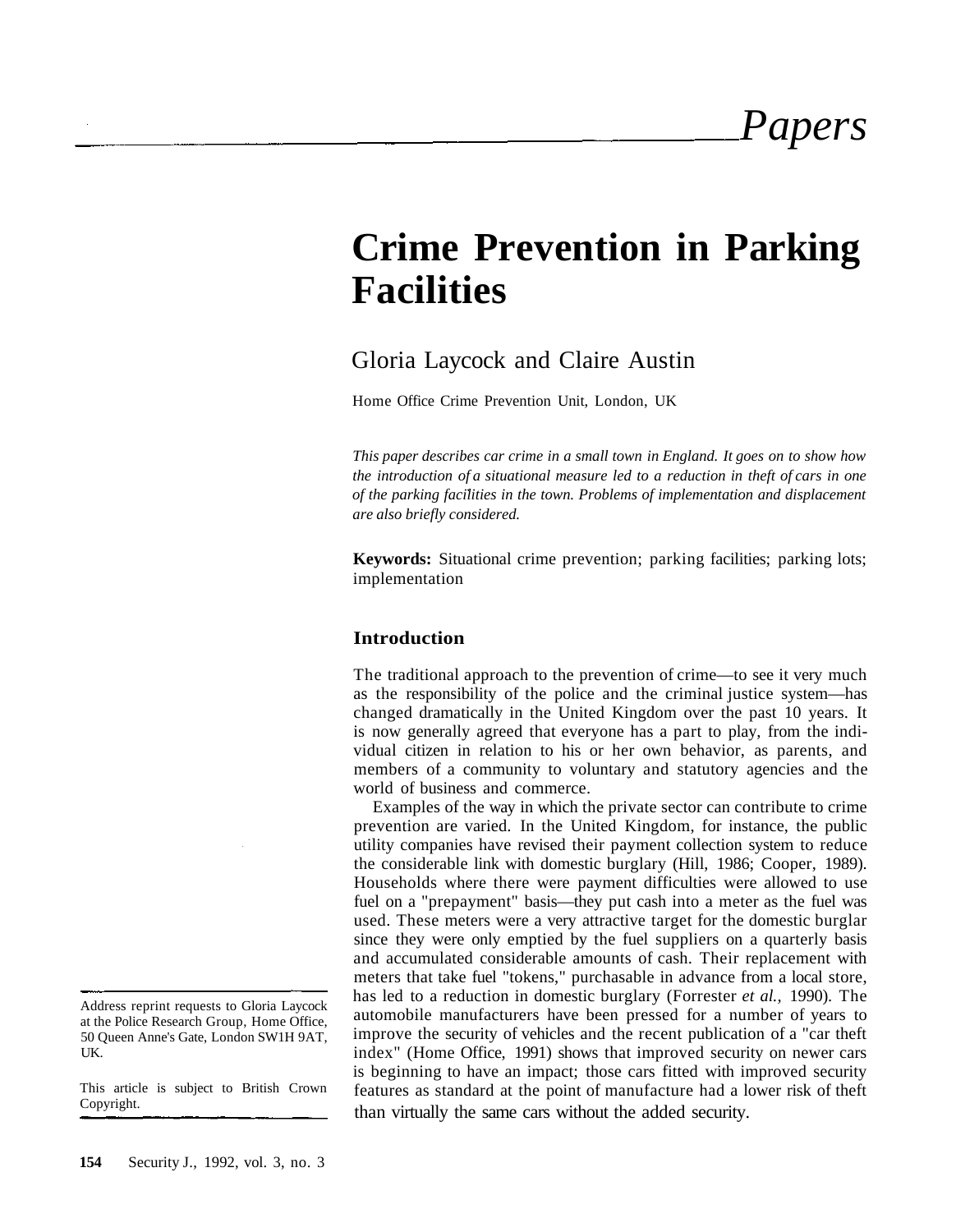One of the difficulties associated with pressing for preventive action is that those with the capacity to act—the utility companies, car manufacturers, etc. may not themselves directly bear the cost of any subsequent offending. For example, the theft of cars is generally covered by insurance and the losses are spread as a consequence. In no way do costs fall back to the manufacturer where the capacity for design change lies, and, indeed, car manufacturers may sometimes benefit indirectly from car crime through increased sales or the purchase of replacement parts. This difficulty is not unique to car theft; it is a common feature of much property crime where insurance coverage is provided (e.g., domestic burglary, theft, robbery) or where losses are borne by commercial companies able to withstand what they may judge as an acceptable degree of loss. It is only when the losses become sufficiently large that action is seen as urgent. This is currently the case in relation to credit cardrelated crime in the United Kingdom (Levied*al,* 1991) and in the retail trade where, with the recession, profit margins are particularly tight (see, e.g., Burrows, 1991).

A second problem associated with developing preventive initiatives against crime on an agency basis is that many agencies are unclear as to how they should approach the problem. This seems particularly true for local government, although there is evidence that the commercial sector is beginning to take effective preventive measures, some of which have involved cooperation with competitors (Burrows, 1991). Interestingly, Poyner's (1990) account of the way in which car crime was tackled in two parking facilities in the United Kingdom illustrates that effective situational measures can be taken by parking facility managers in relation to auto theft, but also shows the lack of attention given by those same managers to crime. According to Poyner, the security measures were considered a success because they saved in maintenance and repair costs, and the impression was gained that the public was using the facilities more, but prior to his research, there had been no formal attempt to assess the effect on auto theft.

A good deal of effort by central government has been put into encouraging agencies to take a problemsolving approach to crime control. In particular, the retail trade has been encouraged to adopt this approach with a number of publications advocating crime pattern analysis—i.e., a thorough understanding of the problem—as a first step (Ekblom, 1986, 1988; Burrows, 1988, 1991).

A similar effort at the central-government level has not been displayed in relation to car-related crime, although this is now being urgently reviewed. The

problem of offending associated with vehicles accounts for approximately 25% of reported crime in the United Kingdom. Auto theft is also extremely expensive (Home Office, 1988) and can have serious consequences—"joyriding," for example, can lead to fatal accidents or injury and has recently been the focus of riotous behavior among young people in the United Kingdom (see, e.g., *The Guardian, Times,* or *Independent,* September 4,5, and 6, 1991, for accounts).

The need for detailed data analysis as a starting point in tackling car crime—in principle, no different from retail crime—has recently been emphasized by Clarke (1991) who proposed the development of a typology of car crime and discussed the probable preventive options that might then ensue. The present article describes the results of an analysis of car-related offending in a small town, Basingstoke, in southern England. The town was chosen for its relatively high rate of car-related offending. The article describes the approach taken to tackling the problem and the results of an initiative in one of the parking lots in the town.

## **The Approach**

The overall approach, going under the name of situational prevention, is now familiar to many crime prevention workers (Gladstone, 1980; Ekblom, 1988). There are five stages:

- Data collection
- Analysis
- Devising preventive strategies
- Implementation
- Evaluation and monitoring

In slightly amended form, this process is not only applicable to action research of the kind described here but could be seen as no more than good management practice: Define the problem—devise a solution—implement—monitor.

### *Data Collection/Analysis*

The starting point for this study was the concern of the Hampshire Police with the extent of vehicle crime in Basingstoke, a small town in southern England with a population of about 130,000. The study began with an analysis of a sample of the police-recorded car crime for the Basingstoke Subdivision of the Hampshire force in 1983. This showed that 28% of recorded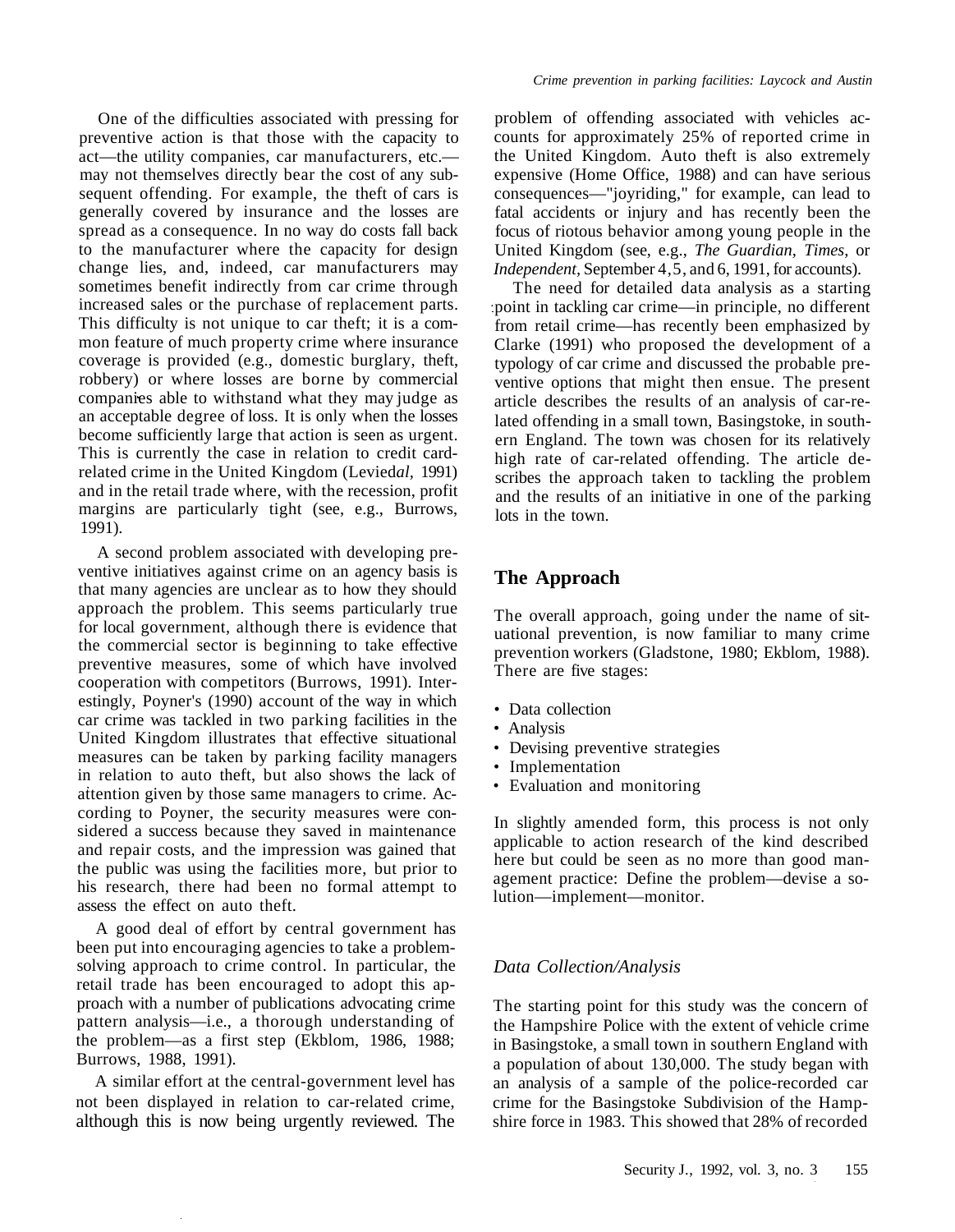#### *Papers*

crime was related to vehicles, amounting to 1427 offenses in the 12-month period studied. Of these offenses, the majority (76%) were associated with cars (as opposed to bicycles, trucks, etc.). Fifty-seven percent of offenses were theft from vehicles; 22%, taking them without the owner's consent; 14%, criminal damage; and 7%, theft of vehicles (the distinction between "taking without consent" and "theft of is drawn by the police and amounts to whether or not the car was returned to the owner or traced within a 28-day period).

A 50% sample of car-related offenses was then taken for more detailed analysis. This exercise was carried out to better understand the nature of car-related crime in the area and to try to identify criminal opportunities that could be blocked. The offenses were found to center on five hotspots—two car parks and three public housing estates—which, together, accounted for 50% of the car crime. Of the five hotspots, the public housing estates accounted for 217/271 (80%) of car-related offending, but, as is often the case in these circumstances, there seemed little to be suggested in the form of practical preventive measures. The problem stemmed from the size of the estates and the fact that many cars were parked some way from the owners' homes in parking areas screened by bushes or fencing. Such remote parking was seen as an attractive design feature, but it meant that cars could be tampered with out of sight, not only of the owner but of passersby as well. The implications for prevention were for the future designers of local authority or private housing estates.

There was an important crime-related difference between the two parking facilities identified as hotspots. In one, 70% of the incidents involved theft from vehicles, whereas in the other, this figure was only 20%. In contrast, in the first parking facility, 25% of the incidents involved theft *of the* vehicle, whereas in the second, this figure was 68%. These differences were related to the way in which the parking facilities were laid out and managed. One was a very large multistory parking garage with a capacity for 2000 vehicles located in the town center and managed by a commercial company. The other was a commuter car park, called Vine Meadow, located close to the station with a capacity for 300 cars and managed by the local government.

The difference in crime patterns stemmed from the fact that in the multistory parking garage (where theft from vehicles was the major problem), egress was controlled by a manned barrier that required the production of a ticket. The Vine Meadow parking lot, which suffered most from theft of cars, relied on a "pay and display" system. This system requires the owner to purchase a ticket at the time of parking and to display it in his or her vehicle. The ticket notes the time at which the car was parked and indicates a maximum parking period. In this way, potential thieves can infer when the owner might be expected to return to the vehicle. Bearing in mind that this was a commuter car park with vehicles left unattended for large parts of the day, it was ripe for criminals looking for a car to steal. The crime analysis confirmed the highrisk period: 94% of offenses occurred on a weekday rather than on Saturday or Sunday and 81% occurred between 6 A.M. and 6 P.M. The layout of the Vine Meadow parking lot is shown diagrammatically in *Figure 1* and illustrates the poor surveillance opportunities.

These differences in the pattern of crime between the two types of parking facilities can be compared with the results reported by Poyner (1991). He found a reduction in the theft of cars from a parking garage following the introduction of security measures but no similar reduction in theft from cars. He suggested that this might be because a car is often needed to steal from cars—tires, gasoline, etc., being taken and that the thefts from cars in the parking garage were probably carried out by individuals who were in the garage for legitimate reasons, but who could then steal with relative ease using their own cars to transport the stolen goods. This speculation is quite compatible with the patterns of theft observed.

### *Devising Preventive Strategies*

The data analysis described resulted in a presentation to the local government in November 1984, at which a case was made for action in the Vine Meadow parking lot. The parking lot was managed by the local government and it was in a position to be able to implement preventive measures. A number of options were put forward including the installation of CCTV and various types of barrier. Each option was costed, with the most economical turning out to be a manned presence during the high-risk period. To illustrate, card-reading barrier systems cost £30,000-£50,000 (depending on the level of sophistication) compared to £10,000 per annum for two attendants. At the time of the initiative, the central government was running a subsidized employment scheme, which meant that the attendants could be employed at no cost to the town.

Because of the cooperative attitude from the local authority, the limited research resources available were centered on the Vine Meadow parking lot, although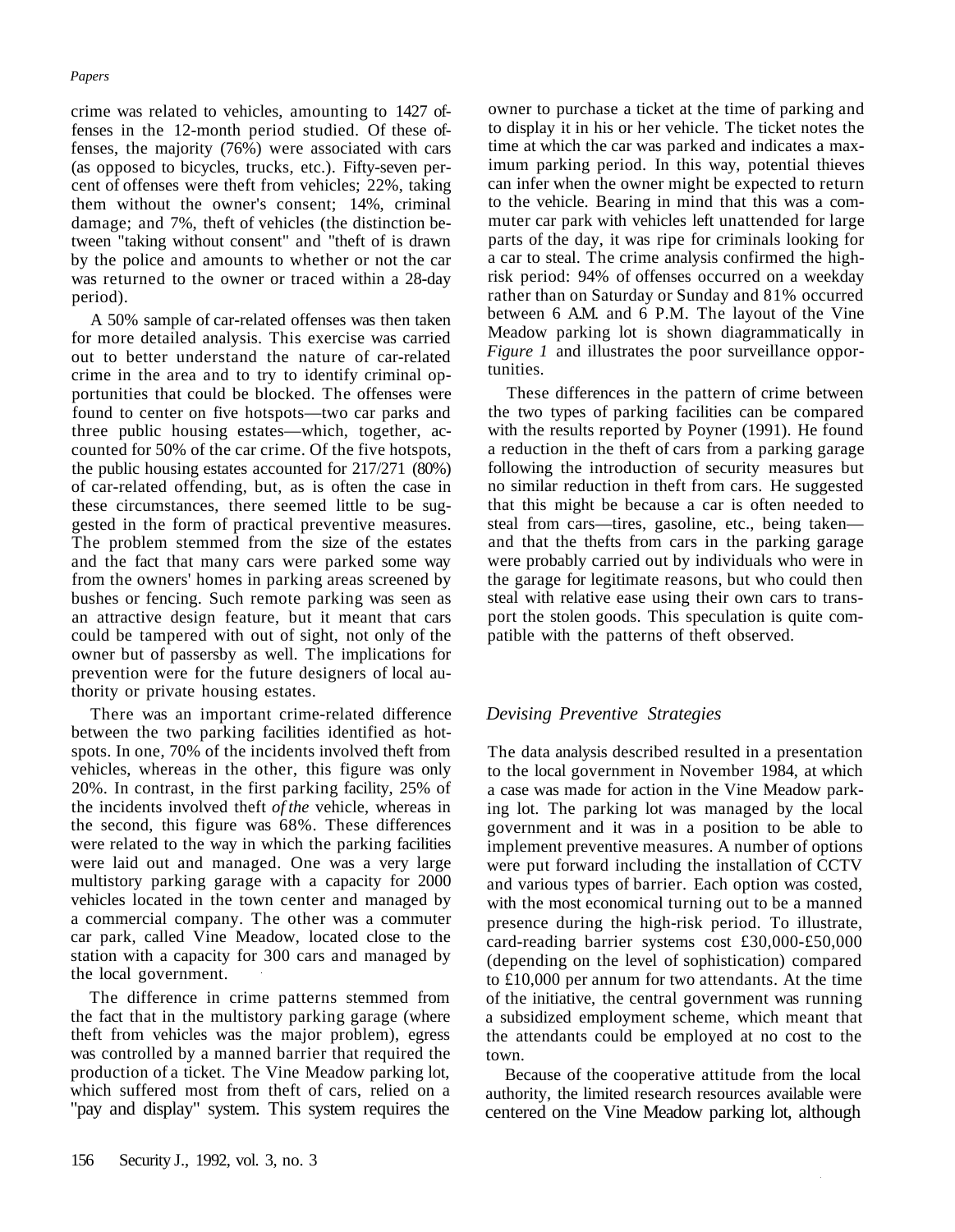

Figure 1. Vyne Meadow Car Park.

contact was also made with the managers of the parking garage. They rented the property from a major United Kingdom insurance company and argued that it was all too difficult to take preventive action. This type of response is not uncommon, particularly, as reported above, when the costs of crime are not borne by the agency with the power to take action.

### *Implementing the Measures*

The implementation phase of a project is frequently prone to problems (Hope and Murphy, 1983; Hope, 1985). This was no less so in Basingstoke, not for lack of goodwill (the local government was, in fact, extremely supportive), but simply because of what seemed a rather cumbersome accounting and committee structure through which everything had to pass. It took over 18 months, until June 1985, before two "crime prevention attendants" were in place in the parking lot covering the high-risk period during the working day.

### *Monitoring and Evaluation*

All offenses during the preimplementation period were recorded for all the major parking facilities in the town. The postimplementation monitoring, also recorded for the same facilities, showed the initiative to have been an apparent success. In the 12 months after the crime prevention attendants were employed, there were 66% fewer offenses than in the 12 months before they took up their posts. Vehicle-related crime in the pre- and postimplementation phase in other parking facilities and in the streets surrounding the Vine Meadow parking lot is shown in *Table 1.*

As can be seen from *Table 1,* there is no significant evidence of displacement. Although crime rose postimplementation at the nearby British Rail Station parking lot and at the parking garage, the increases were not large and have to be seen in the context of rising crime generally. More recent figures show the reduction to have been maintained.

Although the difference in number of incidents at the two car parks is substantial, it does not take ac-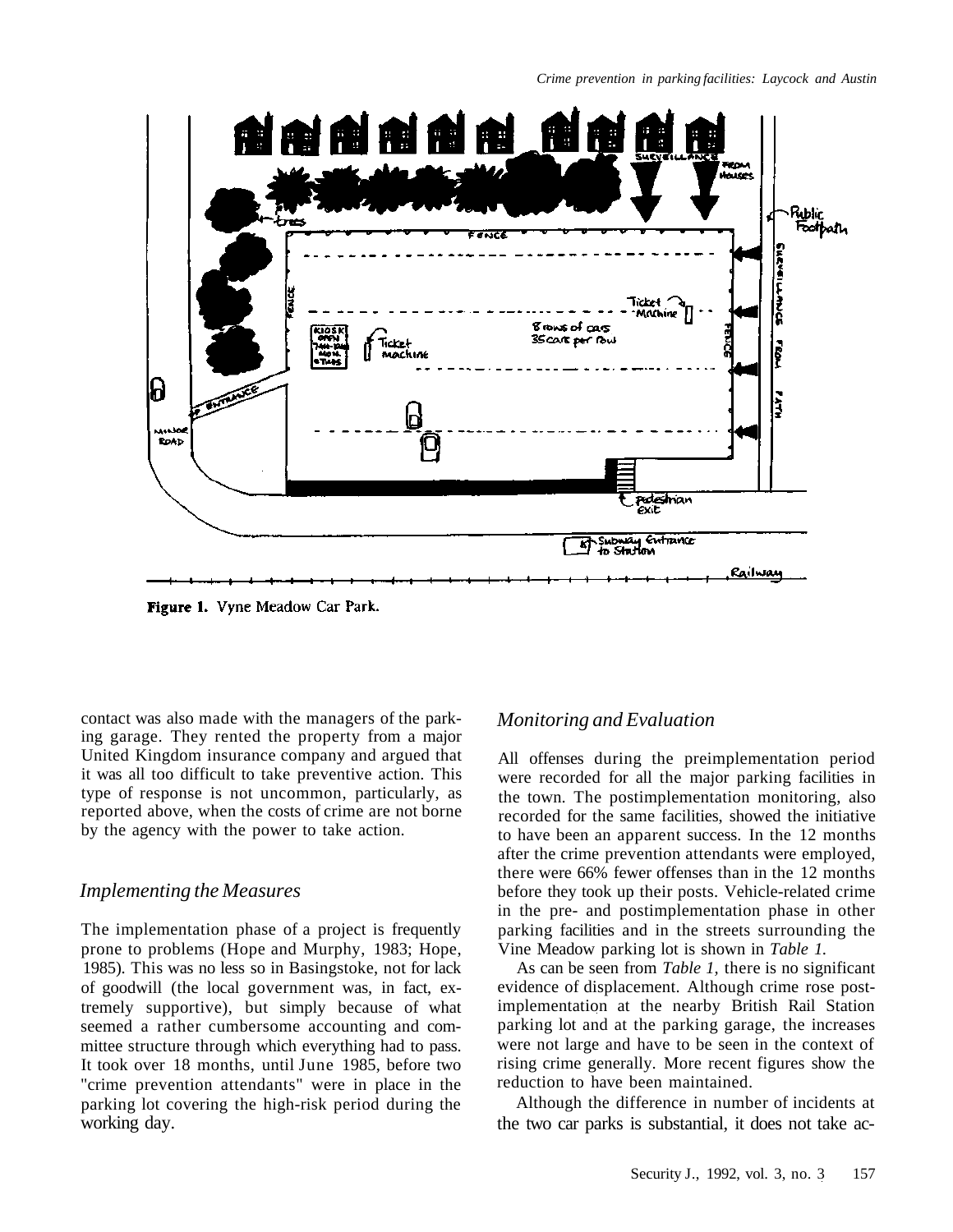| <b>Site</b>                                         | 12 Months<br>"Pre" | 12 Months<br>'Post" | % Change         |  |
|-----------------------------------------------------|--------------------|---------------------|------------------|--|
| Vine Meadow                                         | 38                 | 13                  | 66% decrease     |  |
| British Rail                                        | 42                 | 48                  | 14% increase     |  |
| Multistory (including the                           |                    |                     |                  |  |
| adjoining Phase II car park)                        | 90                 | 96                  | 7% increase      |  |
| Other central car parks<br>Streets surrounding Vine | 18                 | 17                  | 6% decrease      |  |
| Meadow                                              | 2                  |                     | Number too small |  |

**Table 1.** Auto Theft at the Experimental and Other Basingstoke Car Parks

| Table 2. Theft of and from Cars in Vine Meadow Parking Lot and the |  |  |  |  |
|--------------------------------------------------------------------|--|--|--|--|
| Multistory Parking Facility                                        |  |  |  |  |

|                           | 12-Month Pre-<br><b>Implementation Period</b> |              | 1990         |              |  |
|---------------------------|-----------------------------------------------|--------------|--------------|--------------|--|
|                           | No. Offenses                                  | <b>Risk</b>  | No. Offenses | Risk         |  |
| Vine Meadow<br>Multistory | 38<br>90                                      | 0.13<br>0.05 | 19<br>426    | 0.06<br>0.21 |  |

count of their relative size. The Vine Meadow parking lot holds only about 300 cars, whereas the multistory holds 2000. Taking this into account by expressing the offending in the 12 months prior to the employment of the parking lot attendants and again in 1990 as a proportion of the capacity of each facility gives the risk figures shown in *Table 2.* Comparable figures were not available for the other car parking facilities in the area.

#### Conclusion

This study illustrates the extent to which crime patterns are a reflection of the opportunity structure. The nature of the offending observed in Basingstoke was crucially related to the way in which parking facilities were laid out and managed. It also provides a further example of the fact that changes in the environment can lead to changes in offending rates, without any significant displacement, insofar as this can be assessed (Barr and Pease, 1990).

The scope for reductions in crime is often dependent on the extent to which crime hotspots can be identified. In this case, five hotspots were responsible for about 50% of the vehicle-related thefts in the town. Two of these, the public housing estates, were too large and the remedial design implications too extensive for immediate action, but it was possible to reduce crime in one particularly high-risk parking lot.

Although this study began with an analysis of *police* crime data, which led, in turn, to the identification of hotspots, there was no reason why significant action could not have been taken by the parking lot or garage managers at a more local level without the police data. As Poyner's (1991) work has shown, car park managers often have sufficient evidence of crime-related problems to justify preventive action. One reason that this does not happen stems from the lack of obvious incentive: The costs of offending are not carried by the facility manager but, ultimately, by the individual victim.

The continued monitoring, as has happened in relation to this study, suggests strongly that there is now a need for attention to be turned to the crime problem at the multistory parking garage in the center of the town. This is now being done by the local police. Measures clearly need to be tailor-made for this facility.

Despite local reductions in crime as described here, the essential problem of auto theft at the national level remains; indeed, the past year has seen an unprecedented rise in theft of and from cars in the United Kingdom (Webb and Laycock, 1992). Although measures to prevent crime locally have increasingly been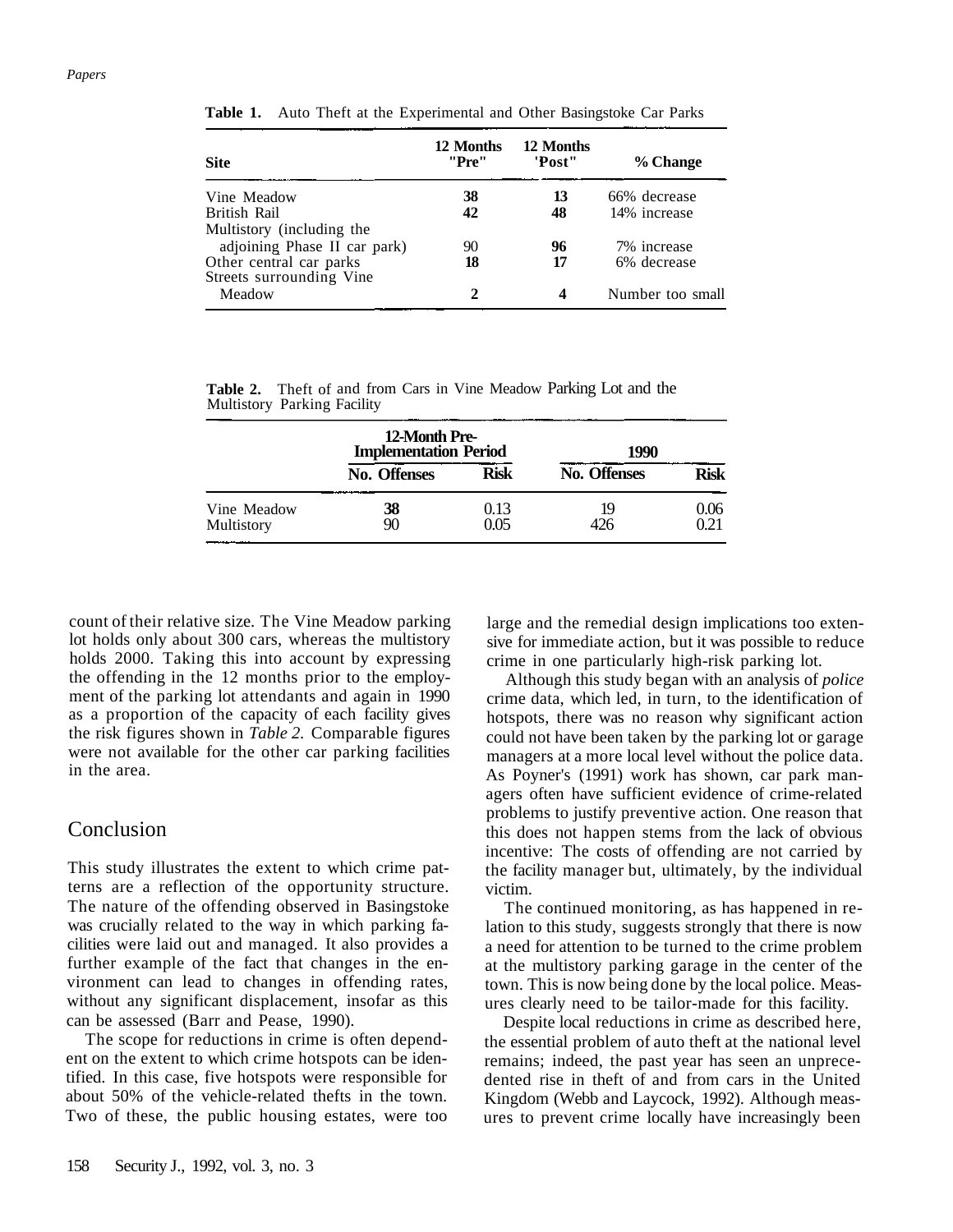shown to be effective, their lack of implementation on a sufficiently large scale to reduce national figures remains as one of the most pressing problems. One possible approach to this might be better training for security managers and others in crime control techniques and improved data sources. The difficulty would remain, however, that it is not until crime levels become sufficiently great as to affect profitability, or unless the social conscience of those in authority can be moved, that action to reduce crime is taken. It is still, in general, cheaper to do nothing.

#### References

- Barr, R. & Pease, K. (1990). Crime placement, displacement and deflection. *Crime and justice: A review of research.* In M. Tonry & N. Morris (Eds.): Chicago: University of Chicago Press.
- Burrows, J. (1988). *Retail crime: Prevention through crime analysis.* Crime Prevention Unit Paper No. 11. London: HMSO.
- Burrows, J. (1991). *Making crime prevention pay: initiatives from business.* Crime Prevention Unit Paper No. 27. London: HMSO.
- Clarke, R. V. (1991). *Preventing vehicle theft: A policy-orientated review of the literature.* Central. Research Unit Papers. Edinburgh: The Scottish Office.
- Cooper, B. (1989). Preventing break-ins to prepayment fuel meters. Home Office Research Bulletin No. 26, 34-35. London: HMSO.
- Ekblom, P. J. (1986). *The prevention of shop theft: An approach through crime analysis.* Crime Prevention Unit Paper No. 5. London: HMSO.
- Ekblom, P. J. (1988). *Preventing robberies at sub-post offices:*

*An evaluation of a security initiative.* Crime Prevention Unit Paper No. 9. London: HMSO.

- Forrester, D. (1990). *The Kirkholt Burglary Prevention Project: Phase II.* Crime Prevention Unit Paper No. 23. London: HMSO.
- Gladstone, F. (1980). *Co-ordinating crime prevention efforts.* London: Home Office Research and Planning Unit, Information Section.
- Hill, N. (1986). *Prepayment coin meters: A target for burglary.* Crime Prevention Unit Paper No. 6. London: HMSO.
- Home Office. (1988). *Standing conference working group report on the costs of crime.* London: Home Office Crime Prevention Unit.
- Home Office (1991). *The Home Office car theft index.* London: Home Office Crime Prevention Unit.
- Hope, T. (1985). *Implementing crime prevention measures.* London: Home Office Research and Planning Unit, Information Section.
- Hope, T., & Murphy, D. (1983). Problems of implementing crime prevention: The experience of a demonstration project. *The Howard Journal, 22,* 38-50.
- Levi, M. (1991). *The prevention of cheque and credit card fraud.* Crime Prevention Unit Paper No. 26. London: HMSO.
- Poyner, B. (1991). Situational crime prevention in two parking facilities. *Security Journal, 2,(2),* 98-101.
- Webb, B., & Laycock, G. (1992). *Tackling car crime: The nature and extent of the problem.* Crime Prevention Unit Paper No. 32. London: HMSO.
- NOTE: All Crime Prevention Unit papers can be obtained from The Home Office Crime Prevention Unit, 50 Queen Anne's Gate, London SW1H 9AT, UK. Central Research Unit papers can be obtained from the Scottish Office, Room 1/44, New St. Andrew's House, Edinburgh EH13TG, Scotland.